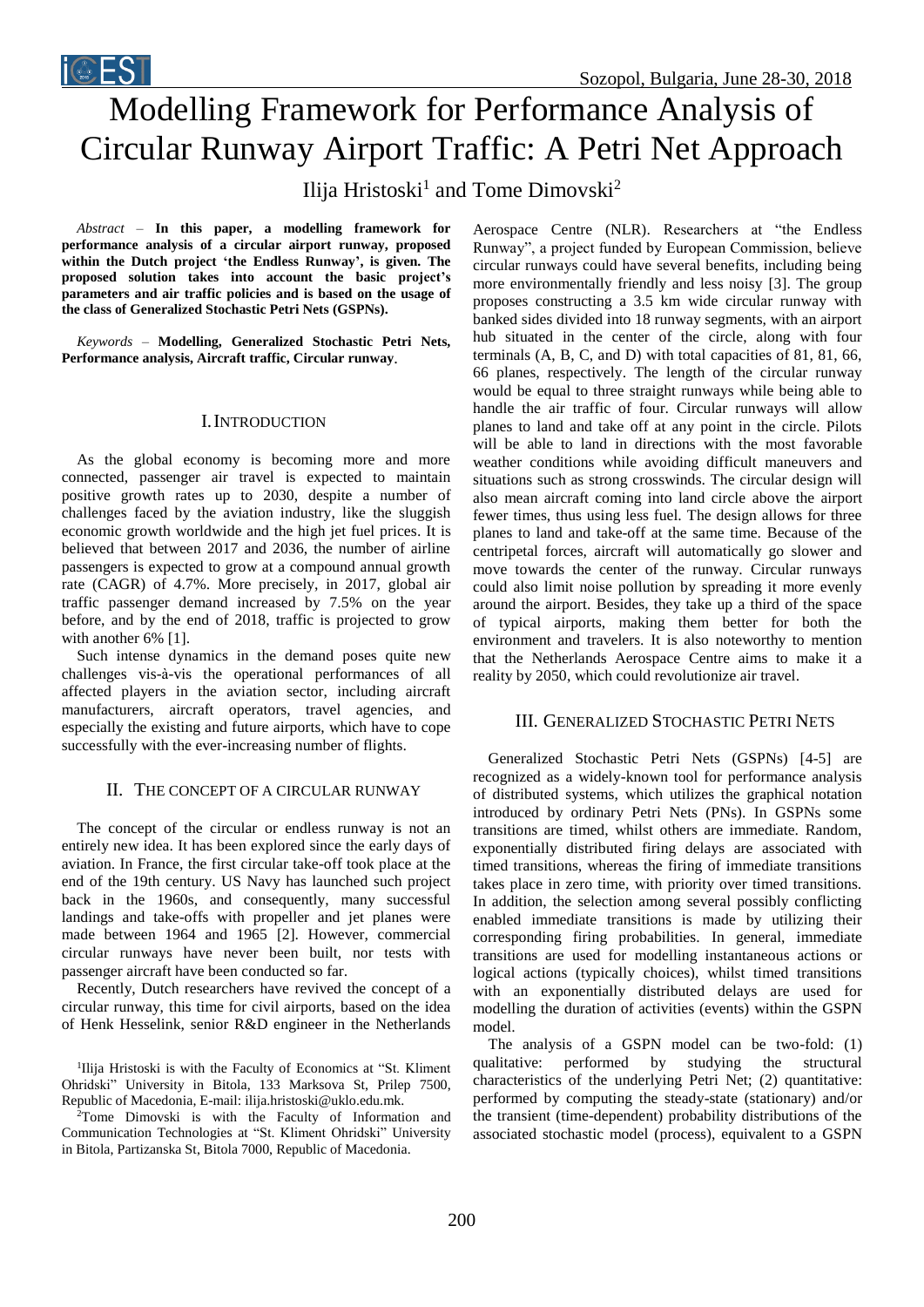

model. GSPNs are isomorphic to semi-Markov processes, i.e. their quantitative analysis can be performed on a reduced Embedded CTMC (Embedded Markov Chain, EMC), defined solely on a set of tangible states, or by reducing the GSPN to an equivalent Stochastic Petri Net (SPN) [5]. The stationary distribution of the underlying stochastic process is usually a basis for obtaining a plethora of performance metrics, like calculating the probabilities of specific state conditions, resource utilization, expected throughputs, expected number of clients (active resources), expected waiting times, etc. On the other hand, transient analysis is a basis for investigating the system behaviour over time, i.e. it describes the evolution of the observed system at a given time and thus it can be used for obtaining specific performance metrics such as probabilities of reaching particular states and probabilities of satisfying assigned deadlines [5].

### IV. THE PROPOSED GSPN SIMULATION MODEL

The concept of the endless runway has been already evaluated using simulations. Three different areas have been identified to be evaluated, including the runway itself, the surrounding terminal maneuvering area (TMA), and the ground movement area (GMA). For the runway, a special simulation tool was set up by Office National d'Études et de Recherches Aérospatiales (ONERA) to optimize the usage. The TMA was simulated with TrafficSim, a Deutsches Zentrum für Luft- und Raumfahrt (DLR) in-house solution, whilst the GMA was implemented and evaluated in Simmod Pro!. All three areas have been evaluated separately by the used simulation tools. Different parameters like delays or capacities have been used to get the first glimpse into the feasibility of the concept [6].

The proposed GSPN-based simulation model is not aimed to replace the existing specific in-depth simulation models that deal strictly with the technical aspects of the implementation and the feasibility of the concept. It is rather intended to serve as a framework for carrying out performance analysis of the aircraft traffic dynamics, taking into account the known input parameters, including aircraft arrival rate  $(\lambda)$ , aircraft departure rate  $(\mu)$ , total capacities of the particular terminals (C1, ..., C4), aircraft mean landing delays  $(1/\rho)$ , aircraft taxiing delays from the eighteen runway entry points towards particular terminals  $(1/\varphi)$  and vice-versa  $(1/\beta)$ , aircraft mean waiting times at particular terminals (1/ε), aircraft mean waiting times to take-off  $(1/\omega)$ , aircraft mean take-off duration ( $1/\theta$ ), mean duration of aircraft movements at ground level  $(1/\delta)$ , etc. Our approach is based on the assumption that the circular runway airport can be viewed as a complex Discrete-Event Dynamic System (DEDS), where activities belong to five phases: (1) Aircraft arrivals and landings; (2) Aircraft taxiing from landing points to airport terminals; (3) Aircraft operations at airport terminals; (4) Aircraft taxiing from airport terminals to departure points; (5) Aircraft take-offs and departures. In addition, since such DEDS is characterized by discrete (countable) state space and events in the presence of concurrency, cooperation, synchronization, blocking etc. vis-à-vis queuing, servicing, and routing of aircraft, a convenient formalism for their

representation and performance evaluation is the class of GSPNs. Due to the complexity of the proposed solution, the GSPN model is divided into five sub-models, one per phase.

Fig. 1 depicts the activities related to phase #1. Aircraft arrivals follow the Poisson distribution with an arrival rate of λ (transition *T\_arrival*). When ready to land (a token in the place *P\_ready\_to\_land*), the arriving plane has to choose a single entry point *Ri* out of 18 possible ones (transitions *T\_choose\_entry\_Ri*, *i* = 1, …, 18). However, since maximum three planes are allowed to take-off or land simultaneously (place *P\_max\_planes*), a plane will be allowed to start landing (place *P\_start\_landing\_Ri*) only if the chosen entry point *Ri* is clear (a token in the place *P\_Ri\_clear*) and there are no more than three planes in the air (the place *P\_max\_planes* is nonempty). Otherwise, the transition *T\_stay\_in\_air* will be enabled, and the plane will have to stay in the air (transition *T\_circling*) until the landing conditions are met. After the landing (firing of a transition *T\_landing\_Ri*), a single token is put back into the places *P\_max\_planes* and *P\_Ri\_clear*, for the chosen *i*, i.e. *Ri*. The durations of landings and the circling of planes in the air are assumed to be exponentially distributed with means of  $1/\rho$  and  $1/\nu$ , respectively.



Fig. 1. GSPN sub-model of aircraft arrivals and landings (phase #1)

After landing at a chosen entry point  $Ri$  ( $i = 1, ..., 18$ ), denoted by a token in the place *P\_end\_landing\_Ri*, a plane starts taxiing to a chosen airport terminal *Tj*  $(j = 1, ..., 4)$ , as depicted in Fig. 2 (phase #2). This would be possible only if the capacity of the chosen terminal,  $Ci$  ( $i = 1, ..., 4$ ), is not exhausted (i.e. the place *P\_Tj\_capacity* is not empty). The taxiing to the chosen terminal  $Tj$  is assumed to take an exponentially distributed time with a mean of 1/φ. The firing of the transition *T\_taxiing\_to\_Tj* for the chosen *j* puts a single token into places *P\_start\_waiting\_Tj* and *P\_move\_from\_Tj*: a token in the first one denotes that the plain will reside at the chosen terminal *Tj* for an exponentially distributed time with a mean of 1/ε (transition *T\_waiting\_Tj*), whilst a token in the second one will allow a plane to move from the current terminal to another one during the next phase.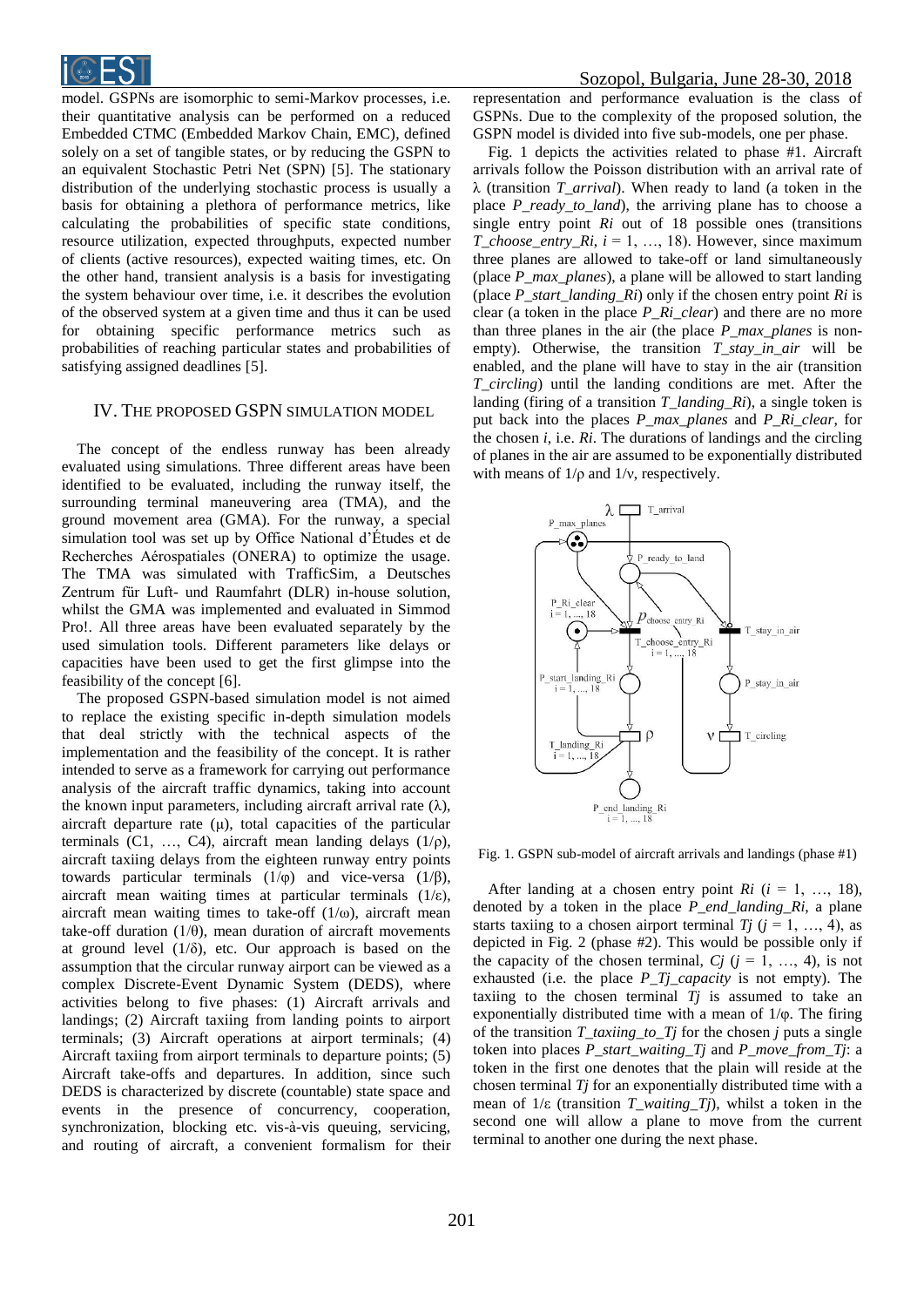



Fig. 2. GSPN sub-model of aircraft taxiing to airport terminals (phase #2)

Phase #3 describes aircraft activities at ground level. Fig. 3 describes the GSPN segment explicitly related to the terminal T4. Corresponding logic has to be applied for terminals T1, T2, and T3. After residing at the terminal T4 for a certain amount of time (a token in the place *P\_end\_waiting\_T4*), each plane can move either to another terminal (transitions *T\_move\_T4\_T1*, *T\_move\_T4\_T2,* and *T\_move\_T4\_T3*), or stay at the current one (transition *T\_move\_T4\_T4*). Each moving from T4 to other terminals takes away a single token from places *P\_move\_from\_T4\_and P\_Tk\_capacity* ( $k = 1, 2, 3$ ). Choosing to stay at T4 takes away a single token solely from the place *P\_move\_from\_T4*. Moving from a given terminal to another one takes some time, exponentially distributed with a mean of  $1/\delta$  (transitions  $T_move\_T4_to_Tk$ ,  $k = 1, 2, 3$ ). The firing of any of these transitions puts a single token back into the place *P\_T4\_capacity*, as well as into the place *P\_start\_departure\_Tk*, for a chosen  $k$  ( $k = 1, 2, 3$ ).



Fig. 3. GSPN sub-model of aircraft operations at airport terminals, for the airport terminal T4 (phase #3)

## Sozopol, Bulgaria, June 28-30, 2018

During phase #4, planes departure from any of the four terminals (a token in the places  $P_{\text{start\_}departure\_Tj}$ ,  $j = 1$ , …, 4). The exponential transition *T\_departure\_Tj* ( $j = 1, ...,$ 4) fires with a departure rate of  $\mu$  (Fig. 4). First, for any given terminal  $T_j$  ( $j = 1, ..., 4$ ), departing planes choose an exit point  $Ri$  ( $i = 1, ..., 18$ ), by firing the corresponding immediate transition *T\_choose\_exit\_Ri* with a probability of *p*<sub>choose Ri</sub>. Next, the plane starts taxiing to the chosen exit point (place *P\_start\_taxiing\_to\_Ri,*  $i = 1, ..., 18$ *), an activity that lasts, on* average, 1/β. Because more than one plain can consequently choose a particular exit point *Ri*, they will be represented by an equivalent number of tokens in the place *P\_wait\_for\_takeoff\_Ri*. Besides, each firing of the exponential transition *T\_taxiing\_to\_Ri* for a chosen exit point *Ri* puts a token back into the place  $P_Tj\_{capacity}$  for a given terminal  $T_j$  ( $j = 1, ...,$ 4), meaning that a plane has left the terminal and waits in a queue to take-off at the circular runway.



Fig. 4. GSPN sub-model of aircraft taxiing from airport terminals (phase #4)

Planes wait for a take-off at an exit point *Ri* (a token in the place *P\_wait\_for\_take-off\_Ri*) an arbitrary time that is exponentially distributed with a mean of  $1/\omega$ , until the chosen exit point is clear (a token in the place *P\_Ri\_clear*), as shown in Fig. 5 (phase #5). As soon as the last condition is met, the take-off from the exit point *Ri* starts (a token in the place *P\_start\_take-off\_Ri*, *i* = 1, …, 18), but only if the number of tokens in the place *P\_max\_planes* is non-zero (i.e. if there are at most three planes landing or taking-off on the circular runway at the moment). The duration of the take-offs is exponentially distributed with a mean of 1/θ (transition *T\_ take-off*  $Ri$ ,  $i = 1, ..., 18$ ). The firing of this transition puts a single token back to places *P\_max\_planes* (to denote that the plane has flown away) and *P\_Ri\_clear* (to denote that the entry/exit point *Ri* is clear for future landings/take-offs), for a particular terminal  $T_j$  ( $j = 1, ..., 4$ ) and chosen exit point  $R_i$  (*i*  $= 1, \ldots, 18$ ). It also puts a single token into the place *P\_end\_departure\_Ri*, for the chosen *Ri*, to denote that a departure of a plane has occurred at the exit point *Ri*. In order to avoid cumulating tokens in the place *P\_end\_departure\_Ri*, it is connected to an immediate transition *T\_departure* with an arc having a multiplicity of #*P\_end\_departure\_Ri*. In such a way, tokens are immediately removed from the places *P\_end\_departure\_Ri*, *i* = 1, …, 18.